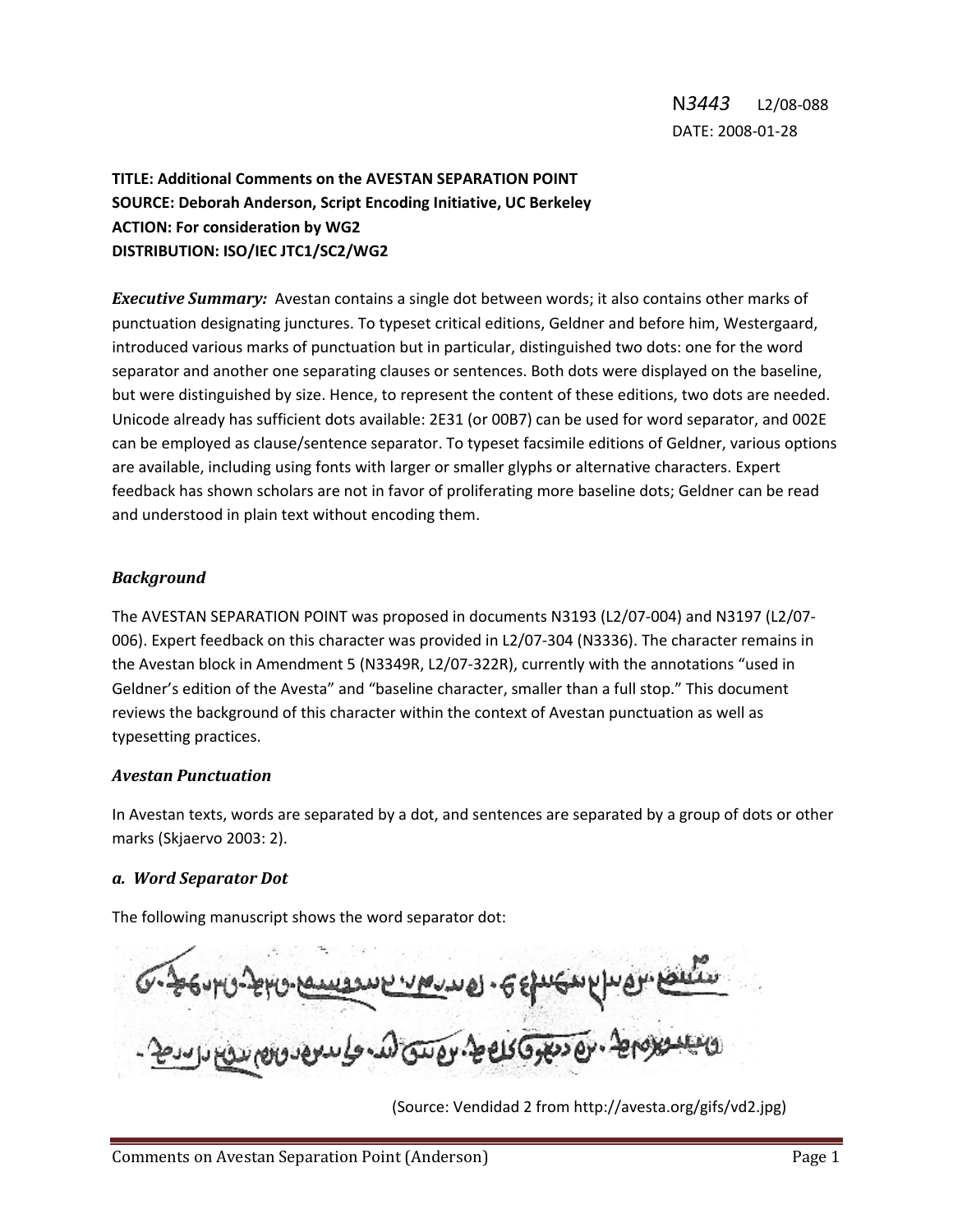In typeset editions, word separator dots appear at two locations:

(a) raised, as a middle dot (see figure 1 from a primer by Prof. Skjaervo, with the point equidistant between words, and figure 2, in which the dot follow each word closely), or

(b) on the baseline, such as is found in Geldner ( *Avesta: The Sacred Book of the Parsis* , figure 3) and a number of other handbooks (A.V. Williams Jackson, *An Avestan Grammar*, Darmstadt, 1968 and Hans Reichelt, *Avestisches Elementarbuch*, Heidelberg 1967). The dot in these examples closely follows each word.

Hence, there is a range in location of the word separator dot in typesetting. (Note the discrepancy in the location of the dot in documents N3193 [L2/07‐004] and N3197 [L2/07‐006]: it is located on the baseline in N3193, but above the baseline in N3197.)

### *b. Sentence/Clause Separators and Method of Typesetting Them*

Avestan manuscripts contain other dots (or marks) to distinguish junctures in the text. N.L. Westergaard, a predecessor of Geldner, described the punctuation in the Avestan manuscripts thus:

In the manuscripts each word is separated from the next by a dot; and a large stop is used, generally in the shape of [low ring] or [one ring over two rings], either to distinguish the passage of the text from the accompanying translation or else at the end of chapters, verses or other divisions. [p. 25]

Westergaard goes on to describe the "improvement" he makes in his edition by using a small dot after each word, a larger dot at the end of a clause, and a raised ring symbol at other junctures:

This peculiarity I have wished to improve by employing two dots -- a very small one after every word and a larger at the end of the clause, with a [raised ring] after a period or series of clauses, ‐‐ and by substituting in all compound words a hyphen in place of the usual dot. This punctuation I have employed everywhere, as the context in my opinion might require, regardless of the manner of subdividing used in the translations. [pp. 25‐26]

In his edition, Geldner has adopted the convention of using a small dot after each word and, to designate the end of a sentence, either a "heavy point" or a combination of two dots over one, though he states the sentence delimiter was used only consistently in the Vendidad, not in the Yasna texts (p. liii).

In a footnote on p. liii, Geldner gives credit to Westergaard for the introduction of the heavy point, but admits that the heavy point "has not, however, turned out successfully, as in the proof sheets it sometimes could not be distinguished from the fine point used in dividing words."

Indeed, a careful review of handbooks (Jackson, Reichelt, and Skjaervo) demonstrates that they do not continue the "larger dot" of Geldner and Westergaard in their editions, but maintain the word separator dot, as well as configurations of dots for delimiters. And in private communications, Prof.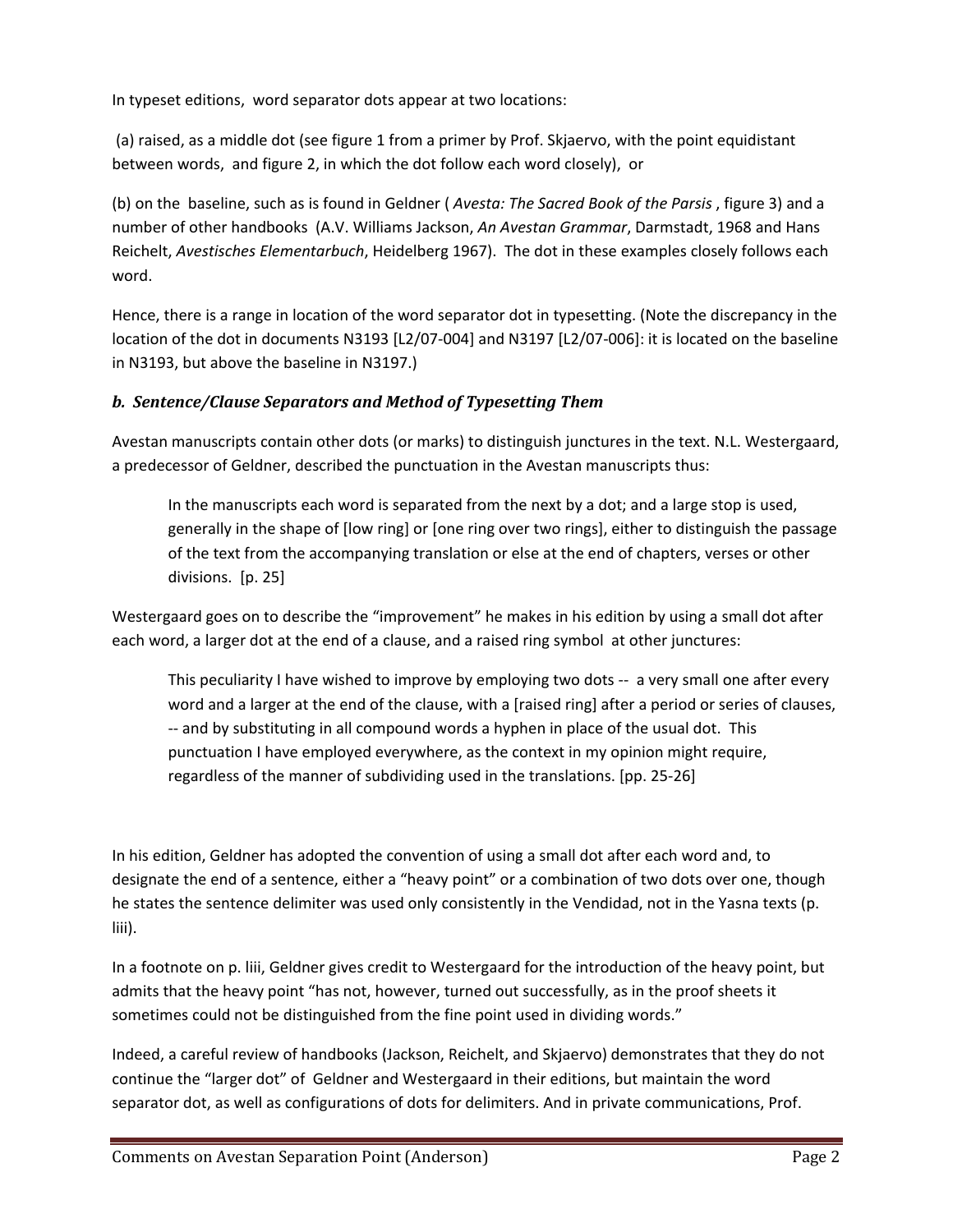Stephanie Jamison admitted she had never noticed the difference in dots. Prof. P. O. Skjaervo in N3336 saw no point in maintaining the "larger dot" and uses only two marks of punctuation in his font: a single dot and a three‐dot mark.

It should also be noted that Geldner's "heavy point" is not, strictly speaking, the same as the FULL STOP that appears at the end of the sentence, but is larger than it:

indicated the same either by a larger point (.), or by v where the sentence ends. I regret that I did not do this

## *Typesetting Avestan Texts*

Hence, in order to typeset Avestan manuscripts, one needs (a) a word separator dot and (b) another dot or combination of dots to denote the sentence/clause delimiters. Unicode already contains adequate dots to cover these (and combinations of dots have been recently approved to cover the sentence delimiters). To reflect the difference in dot sizes – if the distinction was deemed important to maintain – different characters and/or fonts with different glyph sizes can be used.<sup>1</sup>

If one wanted to strictly maintain the contrast between the two dots of Geldner or Westergaard, one could use:

- For word separator, 2E31 WORD SEPARATOR MIDDLE DOT (or 00B7 MIDDLE DOT) with smaller and/or lowered glyph, if desired
- For sentence separator, 002E FULL STOP with enlarged glyph

Alternatively, another pair of characters could be employed, if the baseline position was desired:

- For word separator, 002E FULL STOP (with smaller glyph)
- For sentence separator, 2E31 WORD SEPARATOR MIDDLE DOT with lowered and enlarged glyph

Although less precise in reflecting the original text (but clearer for the reader than the "heavy dot"), one could instead use one of the variants listed by Geldner and Westergaard for the clause/sentence delimiter : 10B3B SMALL TWO DOTS OVER ONE DOT PUNCTUATION [cited by Geldner, p. liii], 10B3F LARGE ONE RING OVER TWO RINGS PUNCTUATION or 2E30 RING POINT [cited by Westergaard, p. 25]).

 $<sup>1</sup>$  Since the "heavy point" is not maintained in current handbooks and is easily confused with the word separator</sup> (already noted by Geldner), it would only be needed if one desired to typeset Geldner or Westergaard exactly. As noted above, Geldner's "heavy point" is different from his FULL STOP, so the suggestion of unifying these two in L2/07‐006 (N3197) and L2/07‐004 (N3193) is not technically correct. However, the idea of creating a new "heavy point" seems extreme. Again, using a font with a glyph that has been enlarged would suffice, if the distinction was desired.